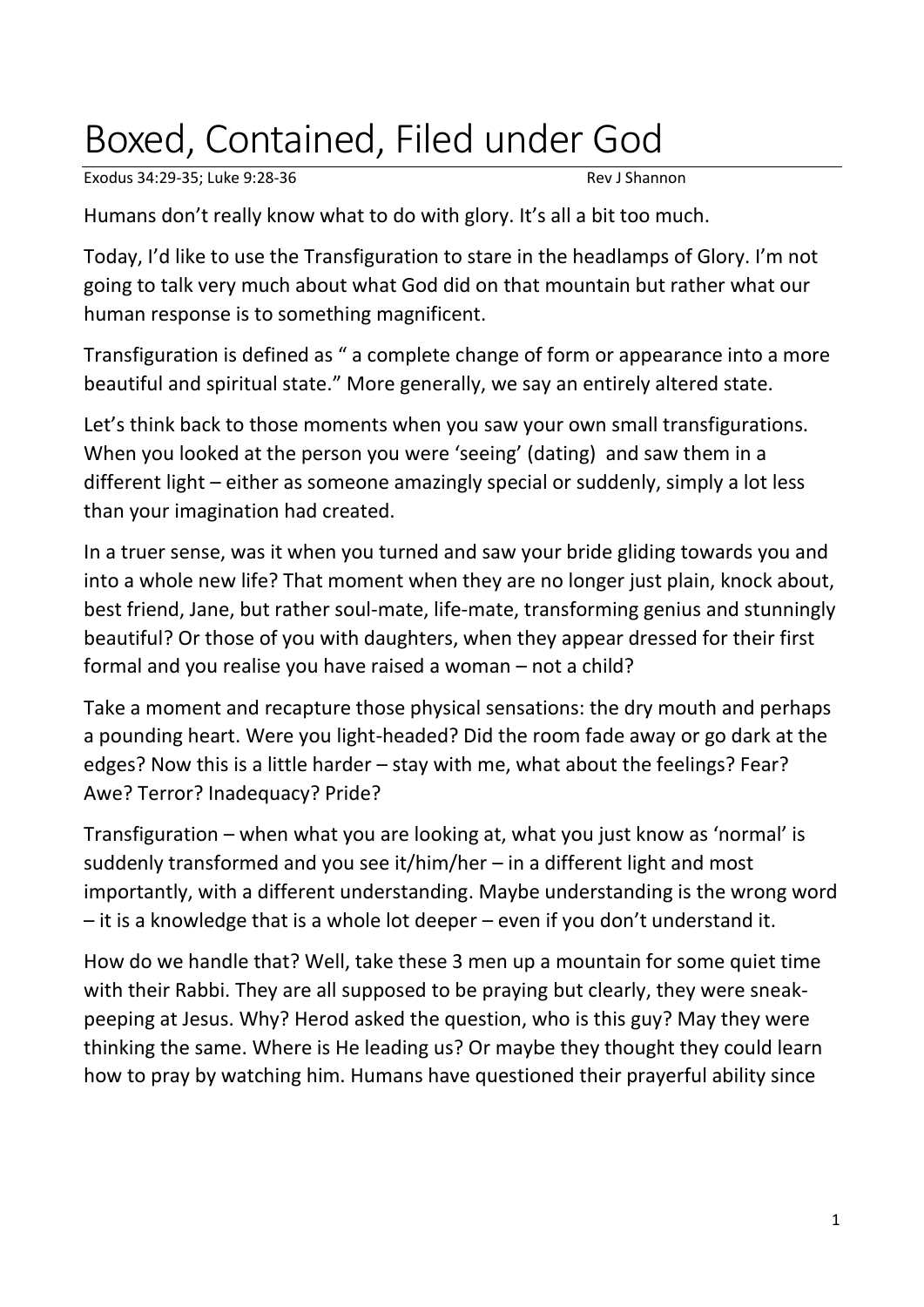…well, forever. "May these words of my mouth and this meditation of my heart be pleasing in your sight, Lord..."<sup>1</sup>

Watching him pray out of the corner of their eyes, they notice a difference. The intensity of his prayer seems to be creating a dazzling light. Gosh, if only I could pray like that. And as they watched? Peeked? They saw Jesus in conversation with Moses and Elijah. They saw 'the glory' and three great men talking.

What was their response? Number one – build something. Why? To mark the occasion? A cairn would have done that. (a cairn being a pile of stones) Maybe they want to capture it and create a space where they might have that experience once more. To box it. Put it in a neat place – away from them…But somewhere they can visit.

Humans have tried to put God in a box ever since they left the Garden of Eden. God in a box is controllable, safe, not meddling in your life.

And the 2<sup>nd</sup> response? Never speak of it again. What happens in Vegas stays in Vegas. A common pact of a shared, terrifying, unexplainable experience to never speak of it again. We have seen this with veterans. It's all too raw and real – and unreal. No one can call *them* crazy. No one can judge.

And that's how we deal with glory.

Glory in our society has been cheapened. It has been tinsel-towned with Warhol's 15 minutes of fame – with selfies and podcast heroes of their own making. With every Oscar awarded 'thanks to God'. Glory has been confused with euphoria and that's what many of the newer churches provide as well as some of the ancient traditions of Sufi and whirling dervishes. Weekly euphoria is a terrific immune booster but it does not always lead to God. It can, but not always. It can be a substitute for some and addictive for many.

Even reference to the Glory of God does not have the social capital that it once had – we are a little embarrassed by it. Like Peter and James – we don't talk about it. Perhaps we fear what others might think or perhaps we are afraid that speaking of God's glory makes God too remote from the human experience. It's too big.

But we still witness glory at dawn on the ocean and in moments of nature's perfection. We express that wonder in a safe and often disconnected way.

<sup>1</sup> Psalm 19:14